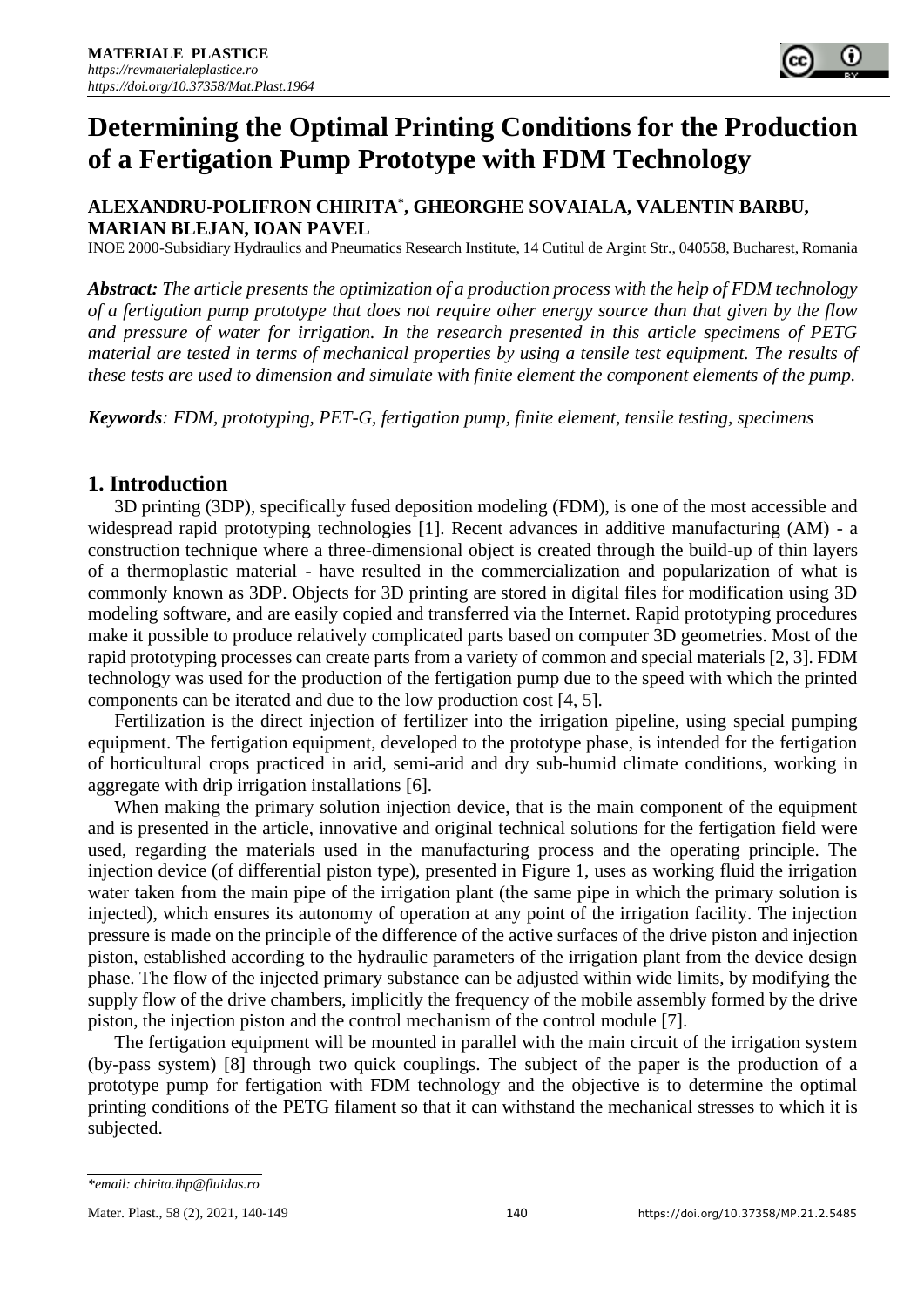



**Figure 1.** Prototype of the fertigation pump - 3D model, section view and functional diagram

# **2. Materials and methods**

This chapter presents the equipment, means and process by which the prototype fertigation pump was produced.

## **2.1. Tensile testing of PETG specimens**

For the experimental determination of the tensile strength, especially in the case of specimens printed on the Z (vertical) orientation, the double column test stand equipped with a force transducer and the displacement transducer was used, a picture of which is shown in Figure 2. It can measure a force of maximum 5000 N due to the measuring range of the transducer, which is smaller than what the stand can produce, the stroke is 300 mm and the speed can be varied in the range of 3.4-242 mm/min.

In addition, the shape and dimensions of the specimens are presented in Figure 2; they do not meet a specific standard but were inspired by the ASTM D638-14 [9]. The test speed was 6 mm/min.



**Figure 2.** SAMA-SAHDV-10K double column test stand and specimen dimensions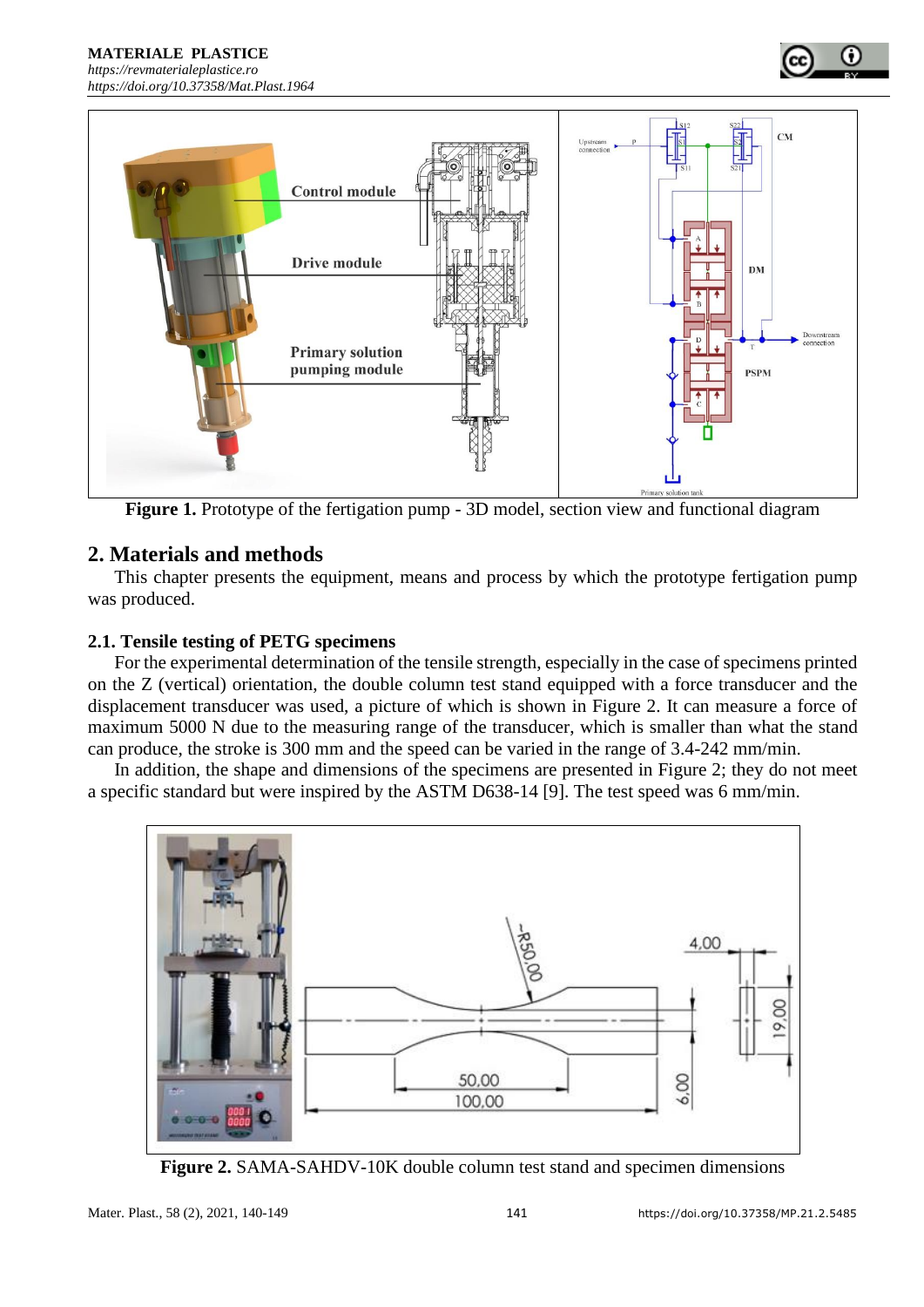

This shape was chosen so that the specimens could be printed in both vertical (Z) and horizontal (XY) orientation. Figure 3 shows the dimensions measured for the specimens printed in the Z orientation; usually they have a lower dimensional accuracy than those printed in the XY orientation



**Figure 3.** Dimensions of the specimens for tensile testing and their fixing in the universal jaws

Figure 4 shows the specimens from batch 4, during the printing process but also at the end of it. It can be seen that both orientations were printed simultaneously in the same humidity conditions of the material.



**Figure 4.** Specimens during and at the end of the printing process (batch 4)

The photos in the presented figures were taken with a camera, and the details of various degrees of magnification were taken with the KRUSS MBL2150 microscope, shown in Figure 5.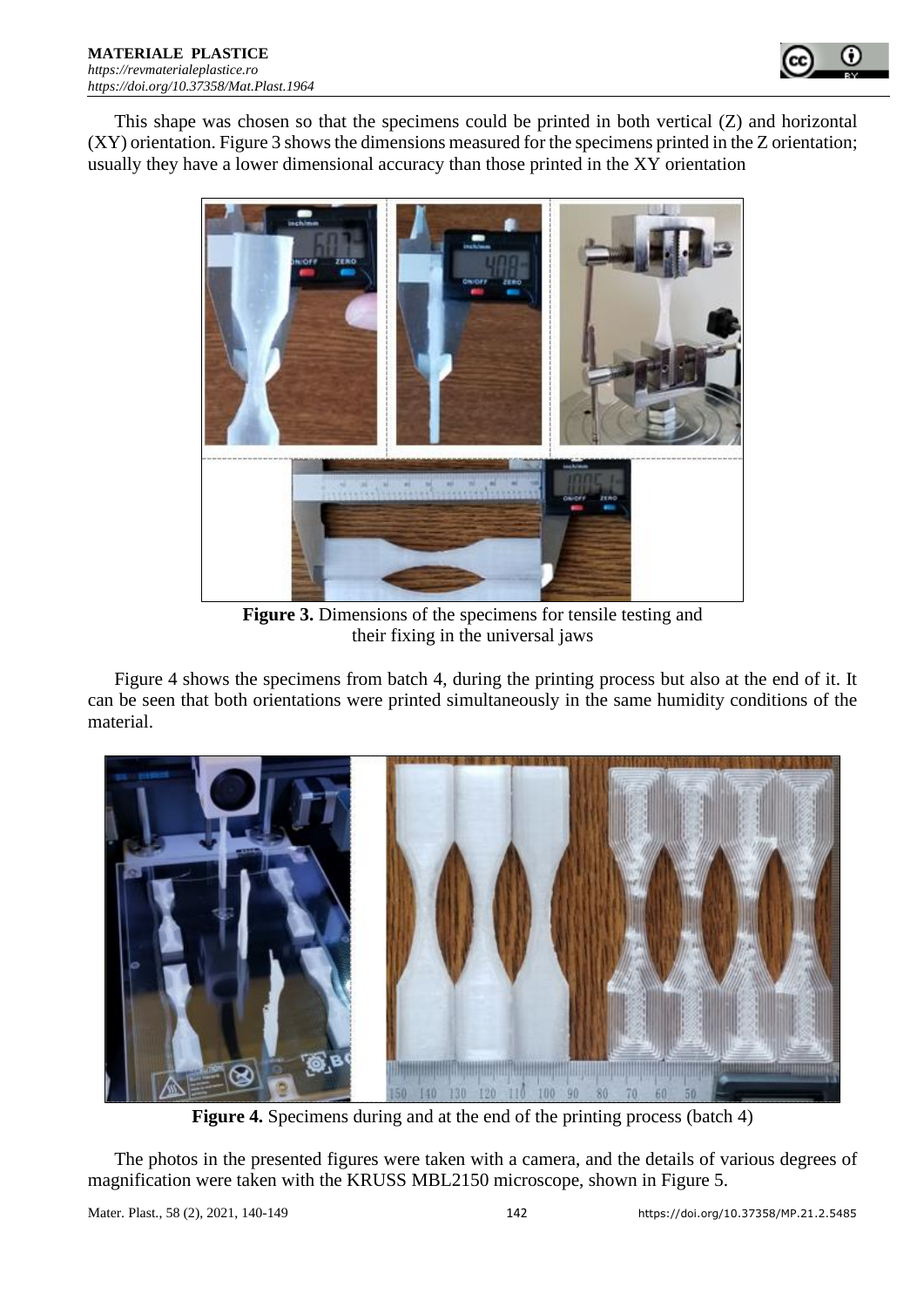



**Figure 5.** KRUSS MBL2150 microscope

#### **2.2. Finite element numerical simulation of a pump component**

The design and sizing of the pump components was performed with CAD / CAE SOLIDWORKS software, and in group of Figure 5 one can see one of them; on the left side the 3D model of the flange is presented, in the middle, in the green color, one can see its connections with the other components and on the right side, the surfaces on which the pressure of 6 bar acts are marked in blue.



**Figure 6.** 3D model of the flange, fixed surfaces (green) and surfaces on which the pressure of 6 bar acts (blue)

Figure 7 shows the mesh and the new profile of the PETG material with which the finite element analyzes will be performed. Most of the parameters are from the filament product datasheet but the values for TS and YS are those determined experimentally for printing in the Z orientation.



**Figure 7.** The size and quality of the mesh of the 3D model and the definition of the mechanical properties of the new material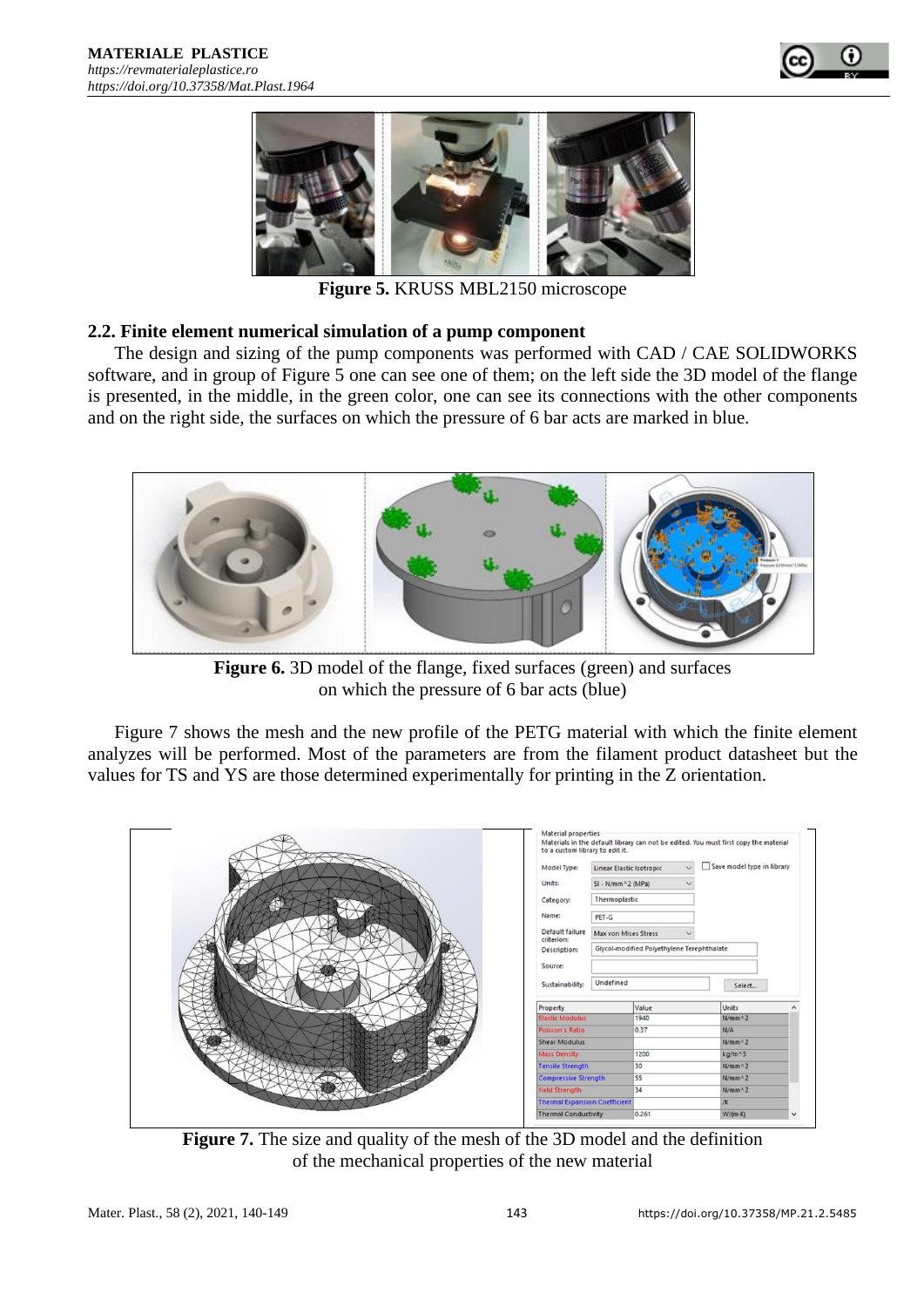

## **2.3. The 3D printing process of the pump prototype components**

Printing was done on the BCN3D SIGMA R19 printer with the following facilities:

- Architecture: Independent Dual Extruder (IDEX):
- Printing volume: 210 mm x 297 mm x 210 mm;
- Heated bed maximum temperature: 100°C;
- Positioning resolution  $(X/Y/Z)$ : 1.25 $\mu$ m/ 1.25 $\mu$ m/ 1 $\mu$ m;
- Firmware: BCN3D Sigma Marlin;

• Extruder system Extruder Bondtech™ high-tech dual drive gears; Hotends: Optimized and manufactured by e3D™;

- The hotend nozzle on the right is 1 mm in diameter;
- File preparation software: BCN3D Cura, shown in Figure 7;

The printer and a picture during the printing process are shown in Figure 8.



**Figure 8.** File preparation software - BCN3D Cura

All the parts of the prototype were printed with PETG filament and for the parts that needed support PVA was used, which dissolves easily in water.

Parameters of the 3D printing process: the filament diameter was 2.85 mm, nozzle with a diameter of 1 mm, 0.3 mm layer height, 35% or 100% infill density, 205°C printing temperature, 75°C build plate temperature and a conservative print speed of 20 mm/s.



**Figure 9.** The BCN3D SIGMA R19 3D printer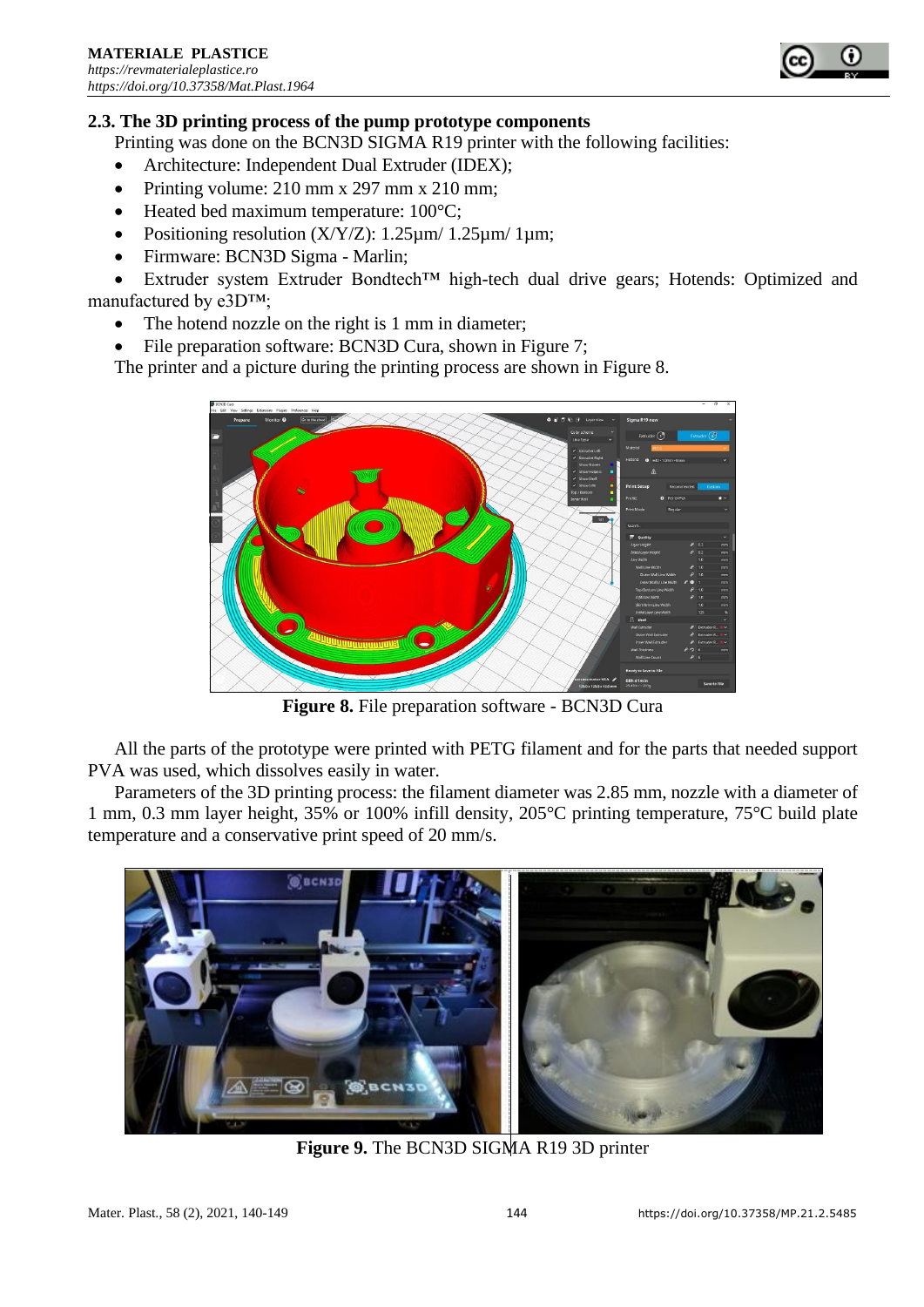

## **3. Results and discussions**

In this chapter, the following results are presented and centralized: tensile tests, finite element analysis and those of the 3D printing process.

#### **3.1. Tensile testing results**

Figure 10 shows the specimens printed in XY orientation after the tensile test as well as some details captured under a microscope, in which one can see that the material is ductile and the creep phenomenon occurs, and the layers tend to separate in the planes perpendicular to the longitudinal axis of the specimen.



**Figure 10.** Specimens (XY printing orientation) after tensile testing and their details

The specimens in Figure 11 were printed in the Z orientation, and in the details of this figure one can see that the detachment of the two halves of the specimen did not occur at the intersection of only two layers, which means that the adhesion of the layers is very good. Also, in the details of this figure one can see that the layers no longer separate perpendicular to the longitudinal axis of the specimen, they tear each other, and another important aspect to mention is the effect of filament moisture; it penetrates with the filament in the extruder and when the filament is extruded creates a gas bubble that weakens the strength of the part.



Figure 11. Specimens (Z printing orientation) after tensile testing and their details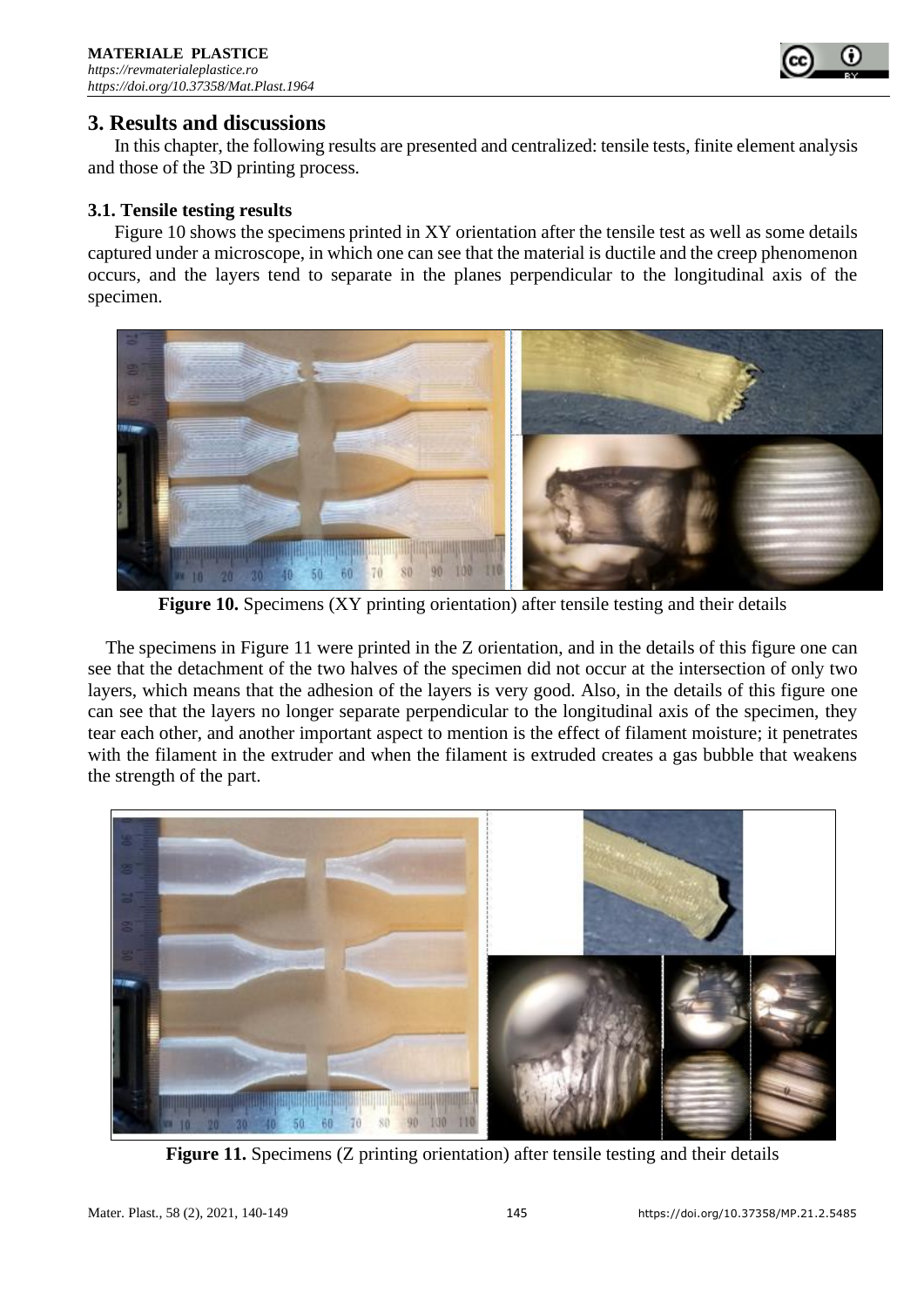

Stress–strain curves are shown in Figure 12 for both printing orientations. One can see that unlike the Z orientation, XY resists a higher stress and the elongation is about three times greater. Similar results can be noticed in the specialized literature [10, 11].



**Figure 12.** Stress–strain curves (batch 4)

The filament manufacturer recommends printing temperatures between 195 - 225 degrees Celsius and to determine the optimal printing temperature, batches 1, 2 and 3 were tested at different temperatures according to the graph in Figure 12. After testing with different temperatures, the one of 205 degrees Celsius was chosen as the optimal one; this makes a small compromise in terms of workpiece strength and printing speed but delivers good dimensional accuracy.



**Figure 13.** Centralizer of all tensile tests for different orientation of printed specimen and four printing temperatures

## **3.2. Finite element analysis results**

Following the Von Mises analysis presented in Figure 13, the following can be highlighted: the maximum stress to which the part is subjected is 23.5 MPa, it withstands up to 34 MPa and only 0.10% of the geometric volume of the piece or 0.45% of the volume of the finished elements are subjected at demands higher than 15 MPa.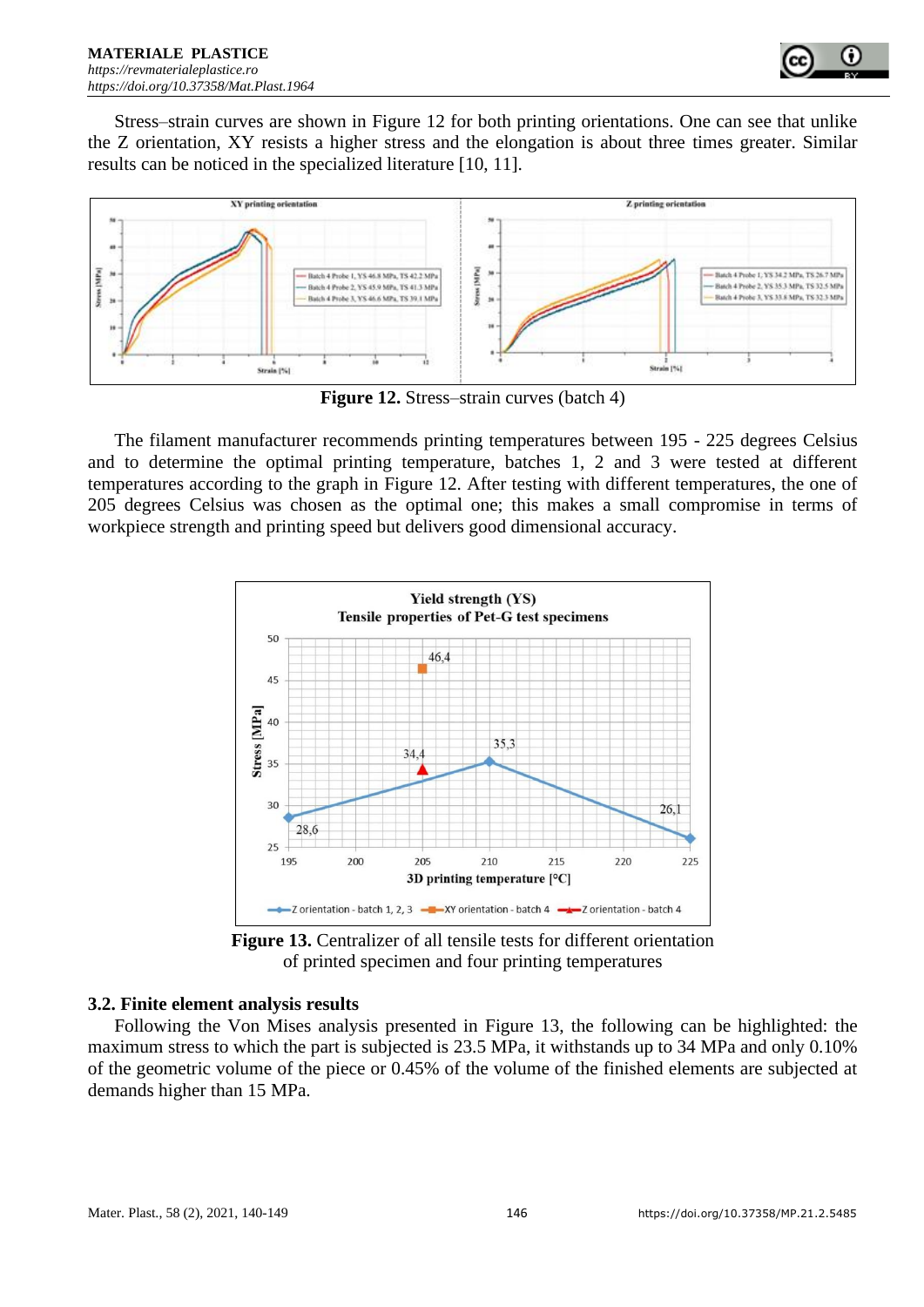



**Figure 14.** Von Mises stress analysis

Figure 14 shows the maximum deformation of the part caused by the pressure of 6 bar; it does not exceed 0.24 mm. The deformation in operation will never reach these values because the nominal working pressure is somewhere between 2 and 4 bar, and the pressure of 6 bar is the maximum pressure at which the system can operate for a short time. In the same figure, on the right side the diagram of the safety factor is presented, whose minimum value is 1.45.



**Figure 15.** Deformation of the part and the diagram of the safety factor

## **3.3. The results of the 3D printing process**



**Figure 16.** Almost all the 3D printed components of the fertigation pump

Figure 16 shows the results of the production process of the fertigation pump using FDM technology. These include caps, walls, valve bodies, bar mechanism, flanges, pistons, one-way valve, elastic TPU element, a spherical joint, and others. Because of space constraints in this paper, it was chosen to present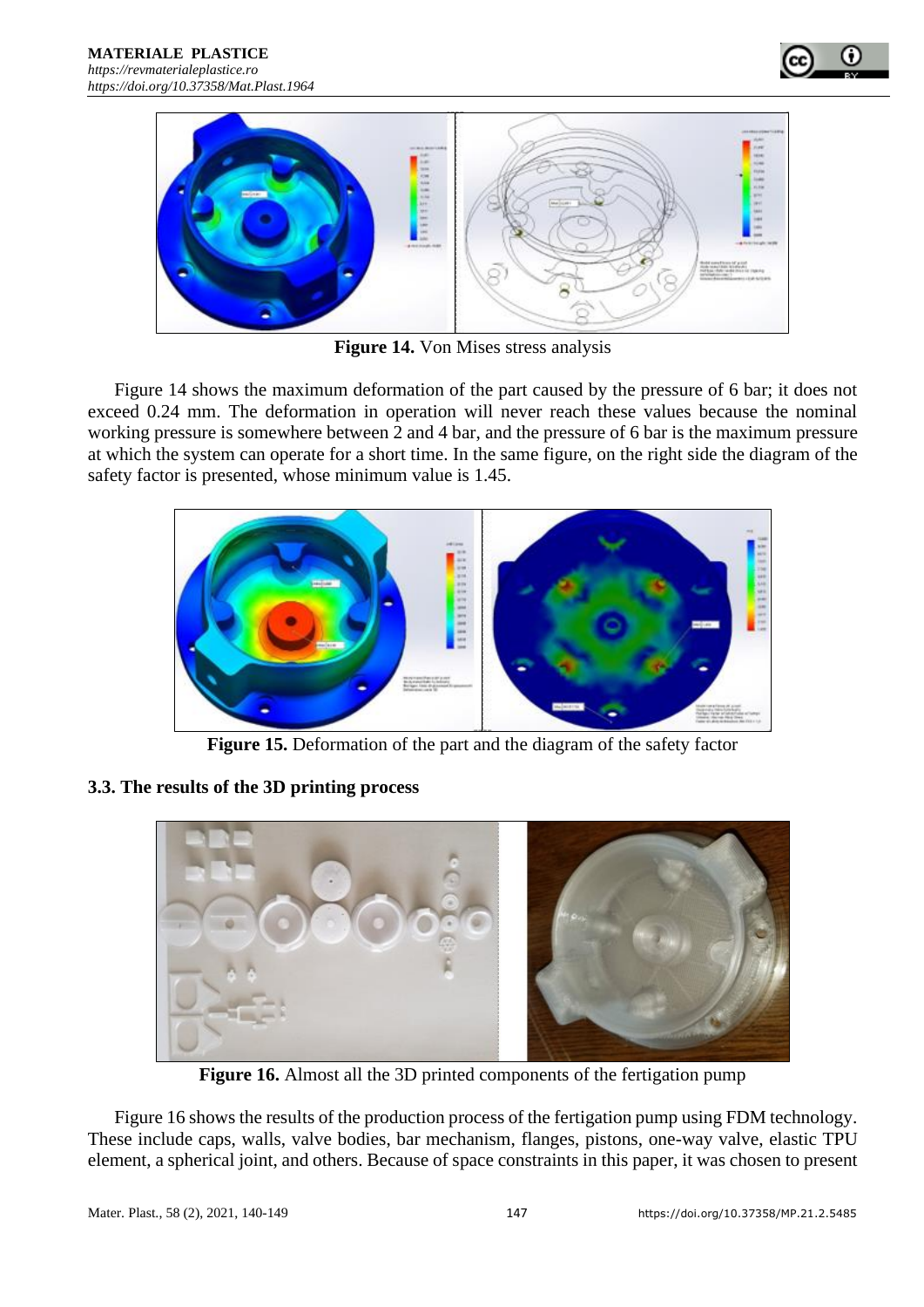

only the process of design, verification and manufacture of the flange, this being one of the components under the highest mechanical stress.



**Figure 17.** Fertigation pump prototype

Figure 17 presents the prototype of the fertigation pump between two functional tests.

# **4. Conclusions**

Over 35 functional components of the fertigation pump have been produced with PETG material due to its resistance to corrosive liquids.

Almost 90% of the volume of the pump components were produced with FDM technology due to the possibility of faster iteration of the revised parts.

The printed elements of the pump weigh about 3 kg.

Results of tensile tests of 3D printed specimens are consistent with those in the specialized literature.

In a future article the design and sizing of another essential component of the pump produced with the same technology, namely the piston of the drive module, will be presented, as well as the experimental results in operation of this fertigation pump.

**Acknowledgments:** This paper has been funded by a grant of the Romanian Ministry of Research and Innovation under Programme I-Development of national R&D system, Subprogramme 1.2–Institutional performance–Projects financing excellence in R&D&I, Project acronym: PRO-INSTITUTIO, Financial Agreement no. 19PFE/17.10.2018, Phase 5, while the scientific results presented were obtained under Project INNOVATIVE TECHNOLOGIES FOR IRRIGATION OF AGRICULTURAL CROPS IN ARID, SEMIARID AND SUBHUMID-DRY CLIMATE, project number PN-III-P1-1.2-PCCDI-2017- 0254, Contract no. 27PCCDI / 2018, within PNCDI III.